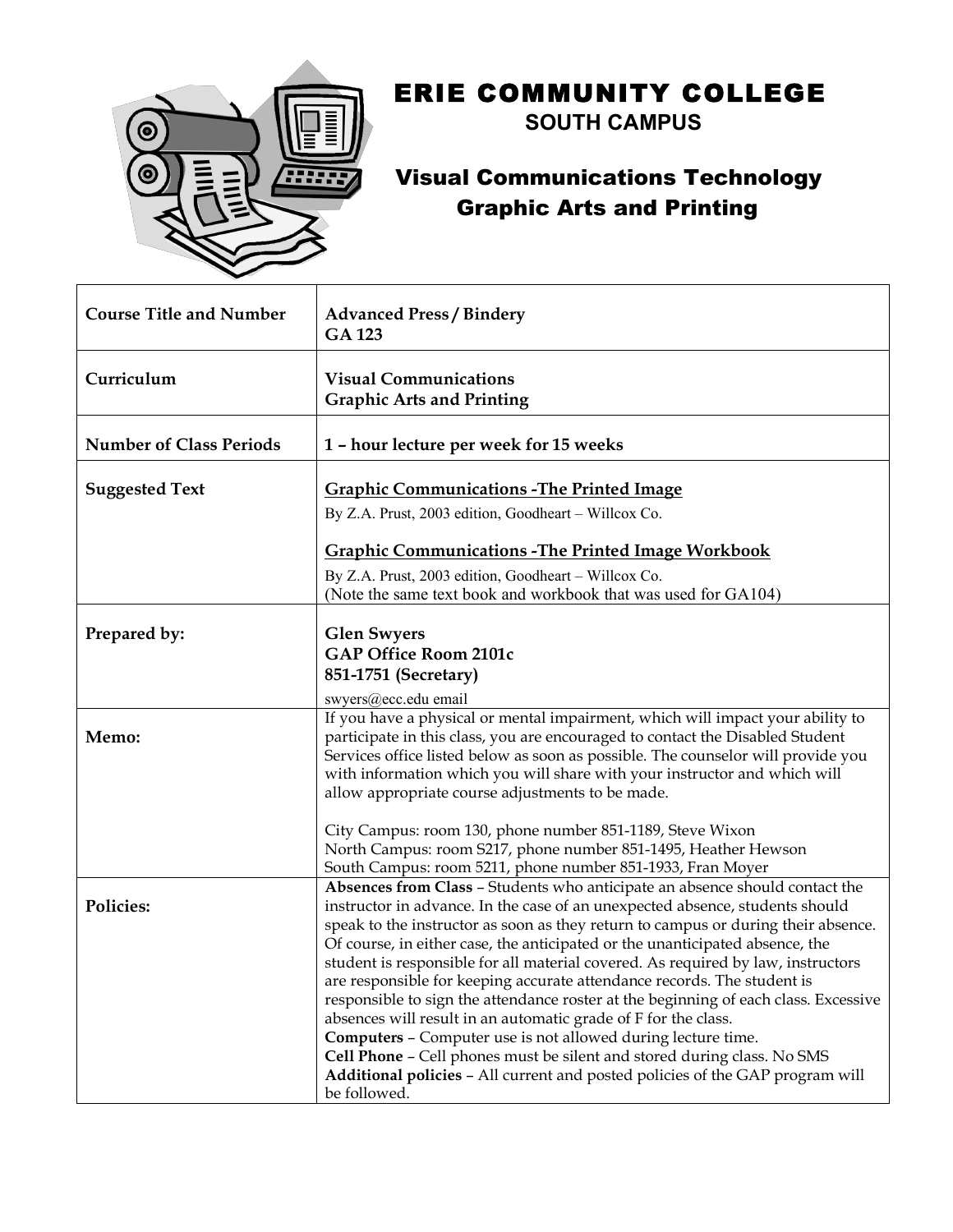| <b>Program Competencies:</b>              | 1. Identify various printing processes and understand lithographic<br>principles and techniques (objectives 2,3,4,5,7,8,9,10)<br>Be able to apply methods used to measure quantities and thickness of<br>2.<br>paper and determine number of cuts derived from mill sheets while<br>taking into consideration "grain direction". (Objectives 4,8,9)<br>Understand the principles of multiple color printing. (Objectives 3,5,9)<br>3.<br>Describe and identify various substrates used in printing and their<br>4.<br>relationships to ink and press operation. (Objectives 3,5,8,9)<br>Review of safety and health concerns in the press lab and industry.<br>5.<br>(Objective 2)<br>6. Understand the basic management functions involved in a Printing<br>Company. (Objectives 1,6)<br>Review press operations and procedures. (Objective 5)<br>7.<br>Review finishing and bindery functions. (Objective 10)<br>8.      |
|-------------------------------------------|----------------------------------------------------------------------------------------------------------------------------------------------------------------------------------------------------------------------------------------------------------------------------------------------------------------------------------------------------------------------------------------------------------------------------------------------------------------------------------------------------------------------------------------------------------------------------------------------------------------------------------------------------------------------------------------------------------------------------------------------------------------------------------------------------------------------------------------------------------------------------------------------------------------------------|
| Evaluation                                | There will be two exams, six chapter tests, one paper, daily projects<br>and discussions. Final grades will be based on the following:<br>1. Attendance 30%<br>Research Paper 5%<br>2.<br>Chapter Tests 25<br>3.<br>Mid-term Exam 15%<br>4.<br>Final Exam 25 %<br>5.                                                                                                                                                                                                                                                                                                                                                                                                                                                                                                                                                                                                                                                       |
|                                           | Daily projects / discussions will be factored into your over all grade.                                                                                                                                                                                                                                                                                                                                                                                                                                                                                                                                                                                                                                                                                                                                                                                                                                                    |
| <b>General Education</b><br>Competencies: | To apply appropriate mathematical procedures and quantitative<br>1.<br>methods (objectives 2,3,4,8,9)<br>To identify and logically analyze problems and issues and to propose<br>2.<br>and evaluate solutions. (Objectives 3,5,9,10)<br>To demonstrate a historical perspective and an awareness of traditions and<br>3.<br>cultures. (Objectives 1,6)<br>To form reasoned valued judgments. (Objectives 2,5,6)<br>4.<br>To exhibit the research skills necessary for lifelong learning. (Objectives 1,6)<br>5.<br>To demonstrate a knowledge of the process of science and its products<br>6.<br>outcome. (Objectives 2,3,5,7,8,9)<br>To explain the process of technological change and the impact of that change on<br>7.<br>the individual, the culture, and the environment. (Objectives $1,2,3,5,7,8$ )<br>To demonstrate awareness of the interdisciplinary nature of knowledge.<br>8.<br>(Objectives $1,2,3,4,6$ ) |
| <b>Catalog Description:</b>               | A continuation of the theory of operating lithographic sheet-fed presses including make<br>ready, feeder, and delivery procedures. Concepts of plate and blanket handling, ph<br>factors, dampening/ink systems, registering and fitting, paper considerations and press<br>problem solving for quality control will be covered. The comparison of various other<br>printing processes will be included along with safety considerations.                                                                                                                                                                                                                                                                                                                                                                                                                                                                                  |
| <b>Related Library Projects</b>           | There will be one research paper due the beginning of class week 10. It must be<br>typed on standards paper with the following margins: left and top 1-1/2 inches,<br>right and bottom - 1 inch. It must be double spaced and typed on one side of the<br>page only. Name, date, and course number go in the upper left had corner. Skip<br>extra space between the title and the body of the paper. Every page except the<br>first must be numbered. Grades will be lower two marks for late papers.<br>Research paper must follow current MLA format. All work must be completed<br>by week 12.                                                                                                                                                                                                                                                                                                                          |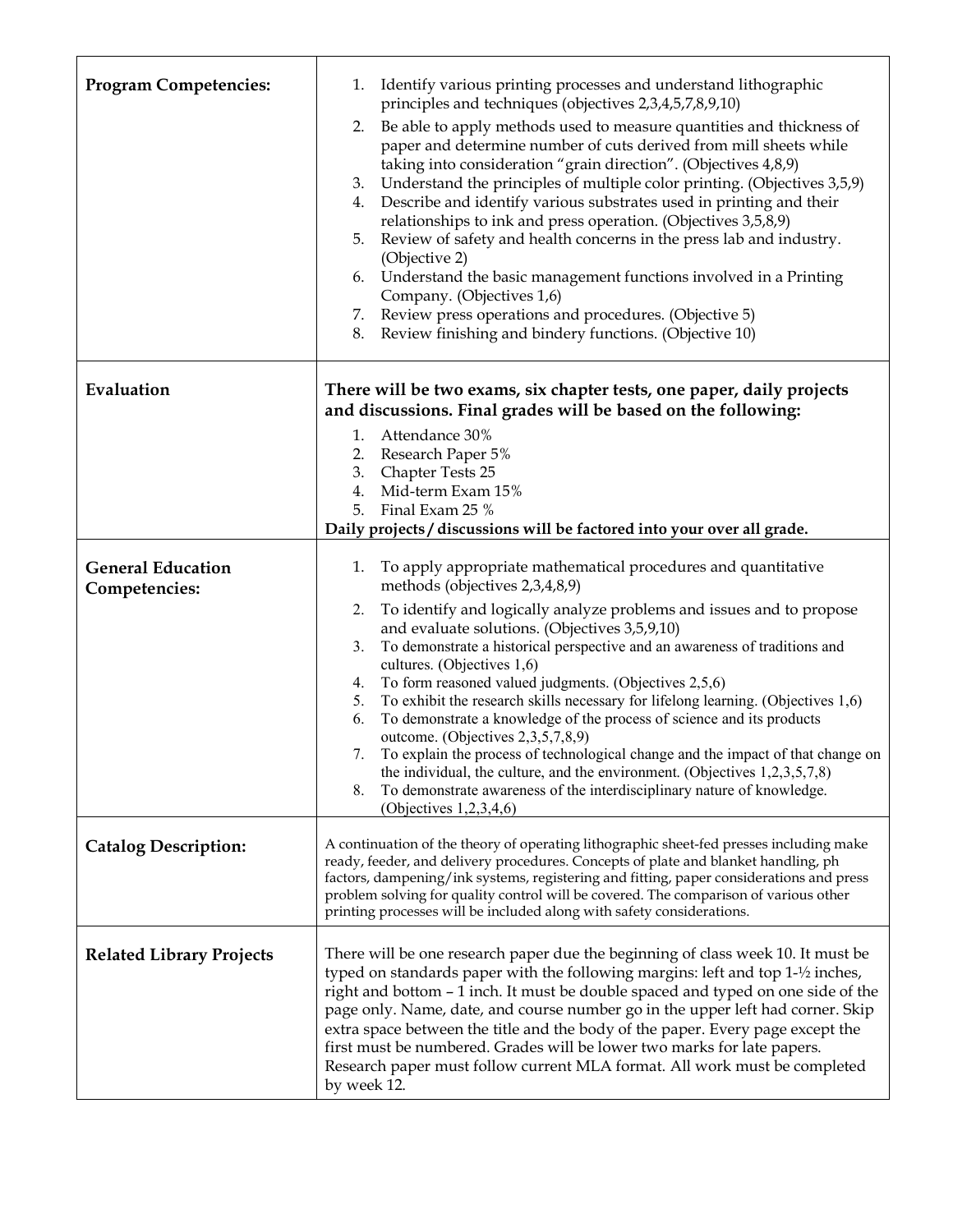

## ERIE COMMUNITY COLLEGE

**SOUTH CAMPUS**

#### Visual Communications Technology Graphic Arts and Printing

### **GA 123 5B – Advanced Press / Bindery Spring 2007**

| Week 1  | 01/23/07 | <b>Course Introduction - Review of Safety &amp; Health -</b> |
|---------|----------|--------------------------------------------------------------|
| Week 2  | 01/30/07 | <b>Press Trouble Shooting (Chap 19)</b>                      |
| Week 3  | 02/06/07 | Difference between a Press and duplicator (Packing)          |
|         | 02/13/07 | <b>Holiday</b>                                               |
| Week 4  | 02/20/07 | <b>Advance Safety - OSHA and the pressroom</b>               |
| Week 5  | 02/27/07 | Ink Technology part 1 (Chap 25)                              |
| Week 6  | 03/06/07 | <b>Ink Technology part 2</b>                                 |
| Week 7  | 03/13/07 | <b>Mid Term Assessment</b>                                   |
| Week 8  | 03/20/07 | The Chemistry of Printing part 1                             |
| Week 9  | 03/27/07 | The Chemistry of Printing part 2 - Review of Measurements    |
| Week 10 | 04/03/07 | Lithographic Press, Flex, Gravure (Chap 21,22)               |
|         | 04/10/07 | <b>Holiday</b>                                               |
| Week 11 | 04/17/07 | <b>Substrates - Trade Terms</b>                              |
| Week 12 | 04/24/07 | <b>Bindery and Finishing - Grain Direction (Chap 26)</b>     |
| Week 13 | 05/01/07 | <b>Bindery and Finishing - Business of Printing</b>          |
| Week 14 | 05/08/07 | <b>Graphic Communications Careers (Chap 28)</b>              |
| Week 15 | 05/15/07 | <b>Review &amp; Assessment</b>                               |

Note - Scheduled topics can and will change with out notice.